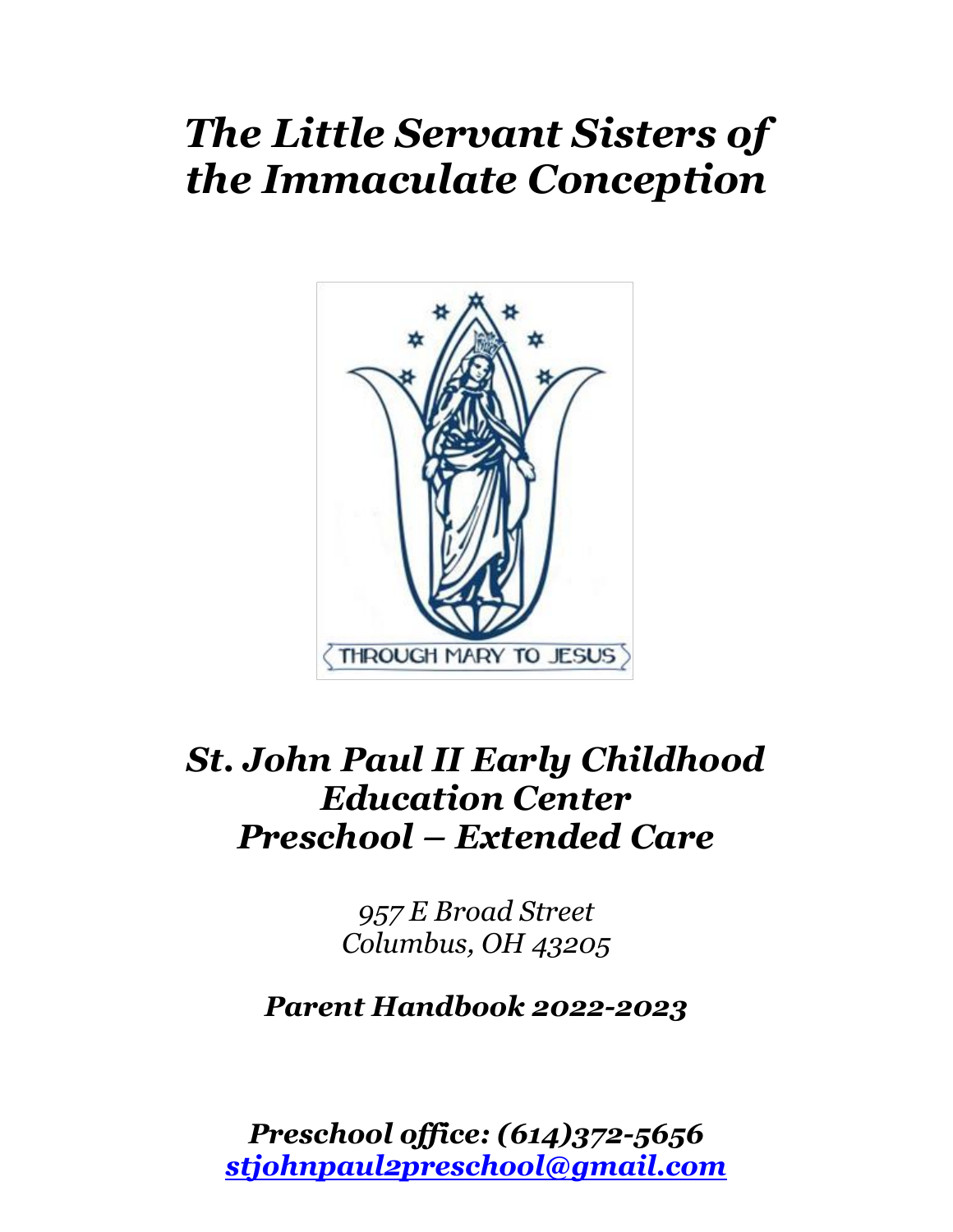## **TABLE OF CONTENTS**

| <b>Photo Permission</b> | 18 |
|-------------------------|----|
|                         |    |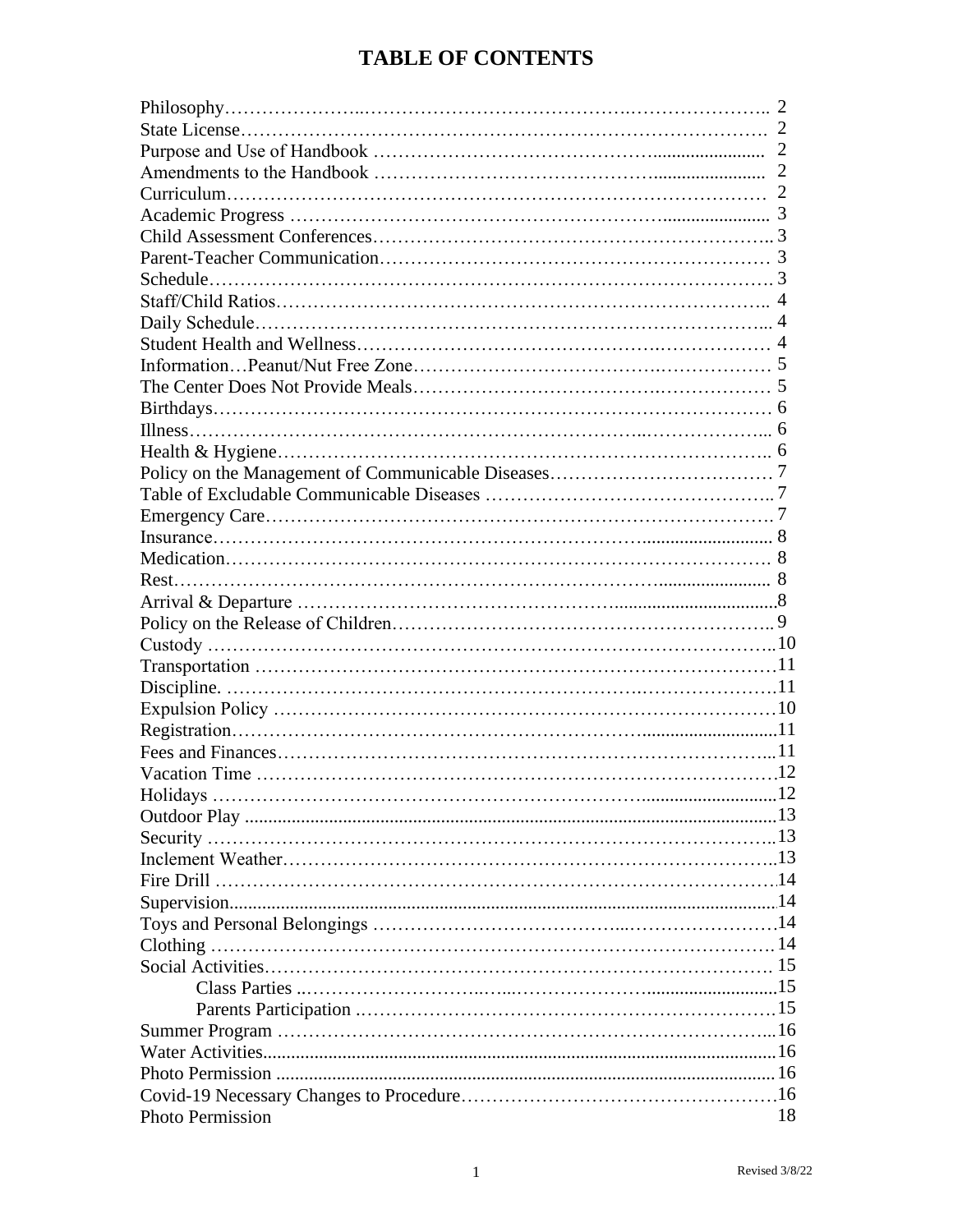#### **PHILOSOPHY**

Our Center follows a Catholic based curriculum developing a positive self image in relation to our loving God. A child's sense of God comes from a warm atmosphere of love and acceptance in the Early Childhood environment where the child learns about himself/herself and God's wonderful world. (Diocesan Guidelines)

- Our programs seek to provide a stimulating learning experience in a safe wholesome environment.
- Throughout the program, we will have a strong emphasis on faith development and values.
- At the Center, children are given encouragement and guidance in physical, intellectual, emotional and social adjustment.
- Children will be involved in both structured and non-structured activities that encourage education, social and spiritual growth.
- Each child is unique with individual interests and needs. The daily activities and play experiences are planned in accordance with the age, developmental level and interest of the child.
- Individual and group activities are devised in a way to insure maximum opportunity for our children to develop their independence, self-reliance and confidence and to permit self-expression.

#### **STATE LICENSE**

The John Paul II Center is licensed by the State. The license is displayed in the Director's Office or foyer. We are inspected periodically by regulatory agencies to ensure the best for your child in the areas of health and safety as mandated by state standards.

The Center does not discriminate against race, sex, national origin, marital status or religion.

#### **PURPOSE AND USE OF HANDBOOK**

This HANDBOOK exists to inform the parents of the policies and procedures of the Center and to foster its efficient operation. To meet this objective, the Director is given flexibility and the ability to exercise discretion. In appropriate circumstances, the Director has the discretion to take actions other than those specified in the Handbook. This Handbook is not intended and should not be considered to create any additional rights of children or parents. Please take the time to carefully read the enclosed information and be informed of the workings of the Center. If there are any questions or concerns, please feel free to contact the Director.

#### **AMENDMENTS TO THE HANDBOOK**

This HANDBOOK is subject to change at any time when determined by the Director and staff. If changes are made to the Handbook, parents/guardians will be notified promptly.

#### **CURRICULUM**

The education program of our Pre-School is aligned to the Ohio State Department of Job and Family Service Standards using the framework of the Creative Curriculum Guidelines also used by the Diocesan of Columbus.

[\(http://education.ohio.gov/Topics/Early-Learning/Early-Learning-Content-Standards\)](http://education.ohio.gov/Topics/Early-Learning/Early-Learning-Content-Standards). These guidelines meet the needs of the young children, the education objectives of Early Childhood Education and are consistent with the philosophy of Catholic Education. Our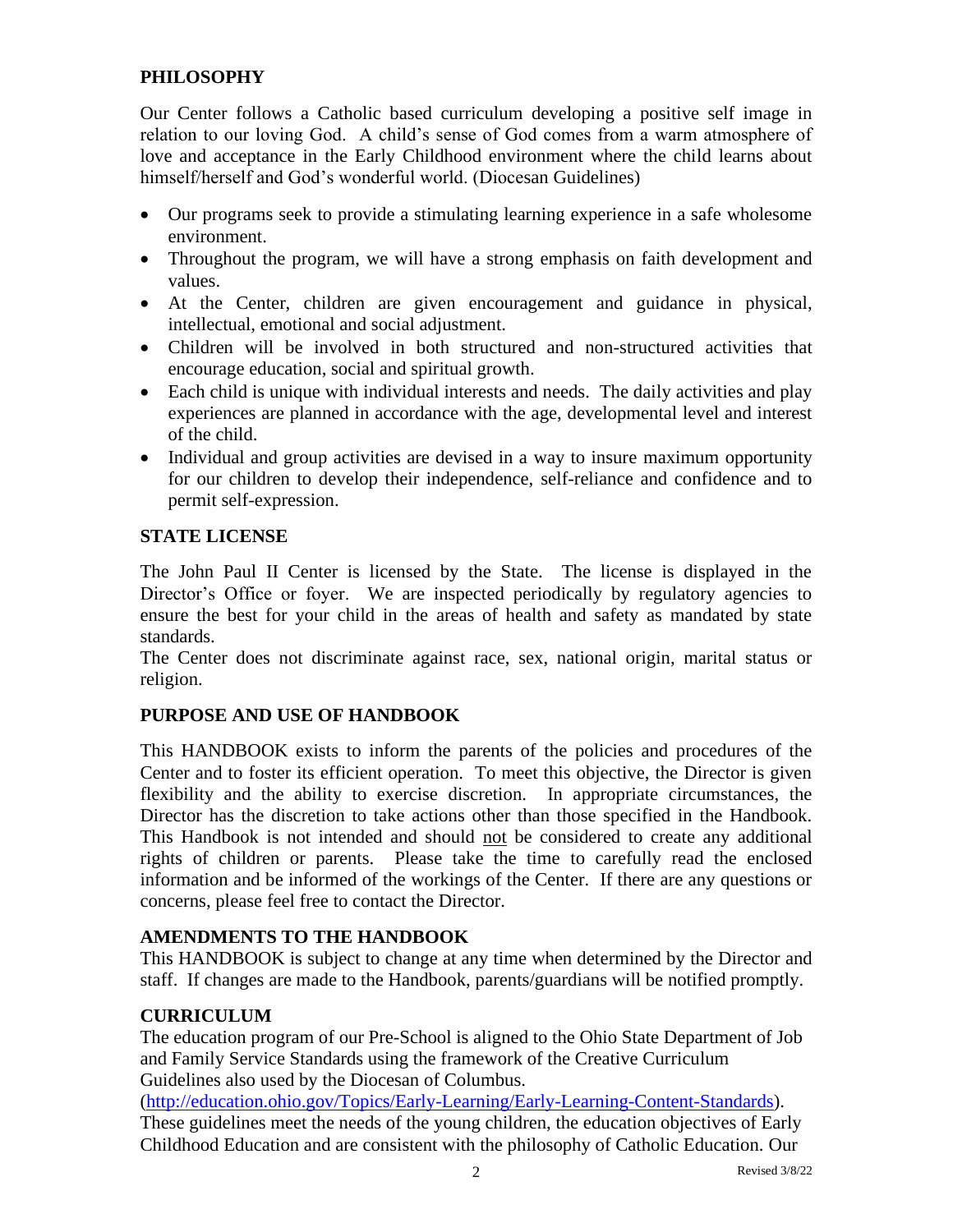program is designed to guide the spiritual, intellectual, physical, and emotional development of the child. Early Childhood teachers are required to prepare weekly lesson plans, which follow the guidelines and incorporate the concepts therein, through appropriate techniques and experiences:

- Religion
- Language Arts
- Mathematics
- Art
- Gross and Fine Motor Skills
- Music
- Science
- Social Studies
- Personal Social Development
- Computer Literacy

#### **ACADEMIC PROGRESS**

Throughout the preschool year, progress is evaluated on an on-going basis through projects, teacher observation, subject area testing and progress reports. Communication with parents/guardians is on-going throughout the preschool year by means of daily student report, phone calls and conferences.

The teachers keep the parents/guardians informed of progress, achievements, and problems. If problems occur, the parents/guardians are notified and become part of the process of strategizing for a positive solution.

#### **CHILD ASSESSMENT CONFERENCES**

Teachers conduct formal assessments of their students throughout the school year. Parent/Teacher conferences are scheduled in late January or early February to review the assessment information. The assessments are for the benefit of the child's family are not provided to local school districts or the ODJFS.

#### **PARENT-TEACHER COMMUNICATION**

- Please call the Center if you have any questions or concerns about your child and/or our program.
- Parents can request a conference at any other time. Please see the Director or the Teacher in advance to schedule an appointment.
- Activities from each class are displayed in the classrooms, and on the bulletin boards in the hallways. Please take the time to view and enjoy them.
- Please carefully read all notices sent home from the Center.

#### **SCHEDULE**

#### **DAYS AND HOURS OF OPERATION**

The Center is open Monday through Friday, from 7:30 a.m. until 5:30 p.m.

Preschool and Day Care hours are as follows:

| <b>Full Day</b> | $(7:30$ a.m. $-3:00$ p.m.)  |
|-----------------|-----------------------------|
| Extended        | $(7:30$ a.m. $-5:30$ p.m.)  |
| Half Day        | $(7:30$ a.m. $-12:00$ noon) |

The schedule you have chosen must be adhered to throughout the school year. If it is necessary to change your schedule, please see the Director.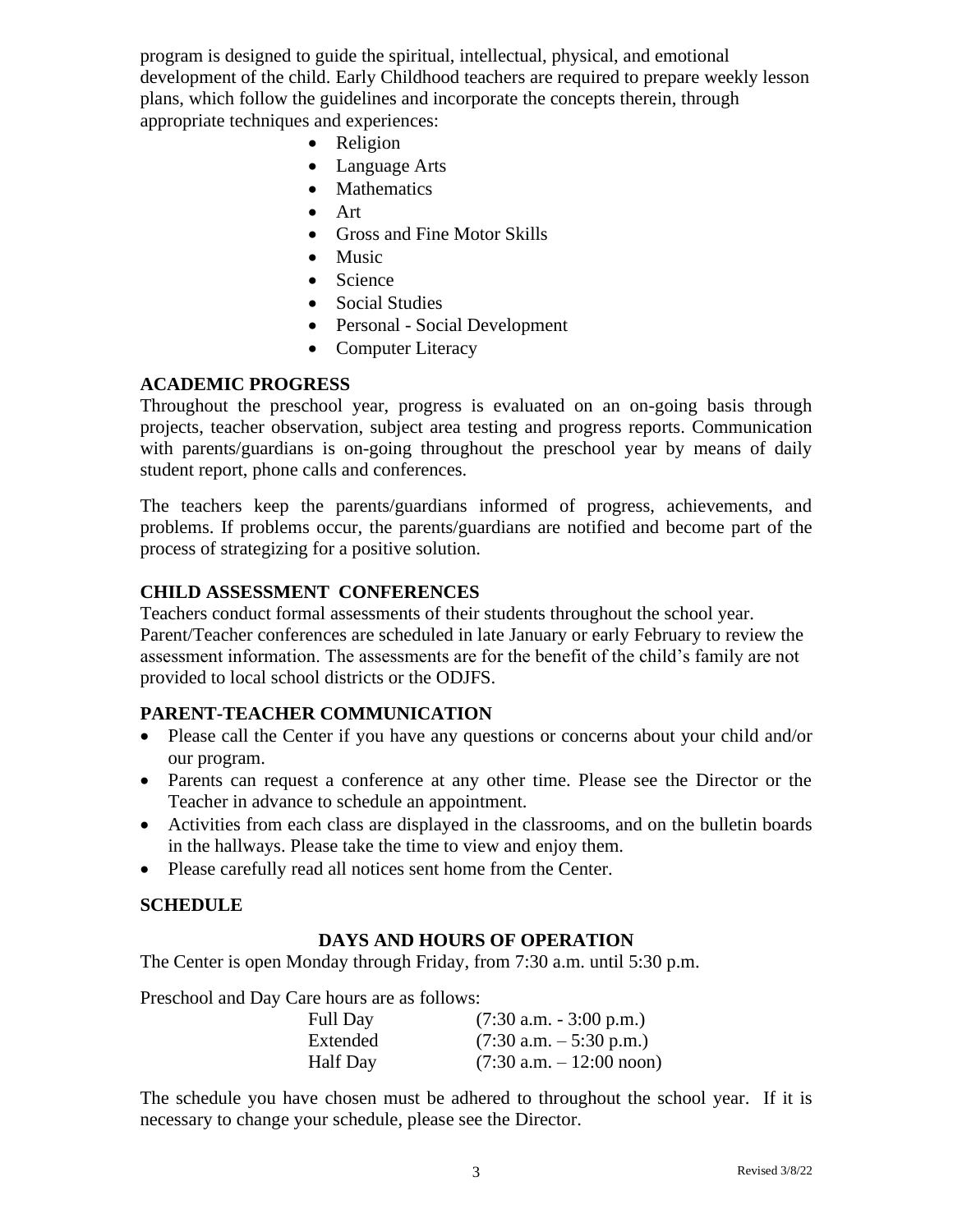#### **STAFF/CHILD RATIOS, AGE GROUPING AND MAXIMUM GROUP SIZE**

| <b>Age of Children</b>        | <b>Child Care Staff</b>   | <b>Maximum</b>    |
|-------------------------------|---------------------------|-------------------|
|                               | <b>Member/Child Ratio</b> | <b>Group Size</b> |
| <b>Young Preschoolers</b>     |                           |                   |
| (at least 3 years and         | 1:12                      | 24                |
| less than 4 years)            |                           |                   |
| <b>Older Preschoolers</b>     |                           |                   |
| (at least 4 years and not     | 1:14                      | 28                |
| enrolled in or eligible to be |                           |                   |
| enrolled in kindergarten)     |                           |                   |

#### **DAILY SCHEDULE**

| $9:00 - 9:20$ am   | Arrival, Visual Health Check, Free Play, Activity Centers, |
|--------------------|------------------------------------------------------------|
|                    | Daily<br>Art Activity (Fine Motor Skill)                   |
|                    |                                                            |
| $9:20 - 9:30$ am   | Clean Up                                                   |
| $9:30 - 10:15$ am  | Learning Circle: Roll, Prayers, Flag, Weather, Calendar,   |
| Structured         |                                                            |
|                    | Learning Activities: Religion, Math & Reading Readiness,   |
|                    | Language, etc.                                             |
| $10:15 - 10:40$ am | Bathroom, Snack/Lunch                                      |
| $10:40 - 11:10$ am | Language Development: Music, Finger plays, Rhythm          |
| Activities,        |                                                            |
|                    | Exercise                                                   |
| $11:10 - 11:20$ am | <b>Story Time</b>                                          |
| $11:20 - 11:35$ am | Gross Motor Activities (playground, exercise, free play)   |
| $11:35 - 11:45$ am | Review day's events, Follow-up art activity                |
| $11:45 - 12:00$ pm | Dismissal, Nap preparation                                 |
| $12:00 - 1:00$ pm  | <b>Rest Time</b>                                           |
| $1:00 - 1:20$ pm   | Bathroom, Snack                                            |
| $1:20 - 2:00$ pm   | Learning Circle – Review the day's happenings              |
| $2:00 - 2:30$ pm   | Art, Story, Film                                           |
| $2:30 - 2:45$ pm   | Outside Play, Free Choice, Learning Center                 |
| $2:45 - 3:00$ pm   | Clean up, Preparation for dismissal                        |
| $3:00 - 5:30$ pm   | Extended Care (Free Play, Outside Play Art, Movie,         |
|                    | Snack/Dinner).                                             |

#### **STUDENT HEALTH AND WELLNESS**

John Paul II Preschool is committed to providing a preschool environment that promotes and protects children's health, well-being, and the ability to learn by supporting healthy eating habits and physical activities. The link between nutrition and learning is well documented. Healthy eating patterns are essential for students to achieve their full academic potential, physical and mental growth, and lifelong health and wellbeing. The purpose of this policy is to offer students the tools and knowledge necessary to make healthy choices for their bodies.

The following components will be addressed during the preschool year:

- Nutritional guidelines
- Nutrition education
- Physical activity
- Other school-based activities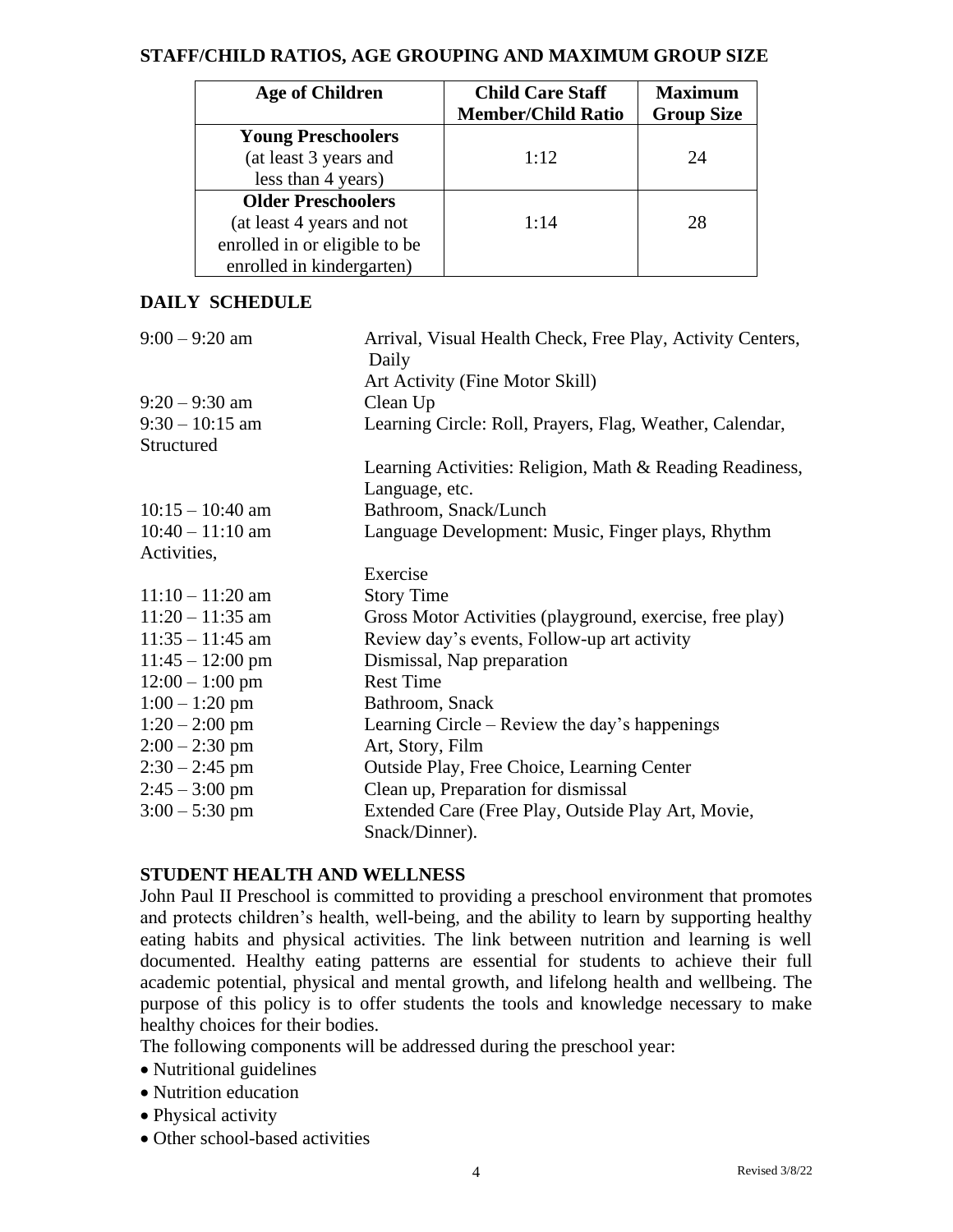#### • Parent and staff involvement

#### **"IMPORTANT NOTICE": WE ARE DESIGNATED A PEANUT/NUT FREE SCHOOL ZONE**!

Because peanut and tree nut allergies can be life-threatening, many schools have responded by designating peanut- or nut-free lunch tables or classrooms, or even by declaring the entire campus peanut- or nut-free. Parents of kids with these allergies learn to read food labels to make sure they're safe, but for parents who are new to packing lunches or snacks for a nut-free classroom, the learning curve can be steep.

Here are some rules of thumb for reading labels:

\*Under federal law, peanuts and tree nuts have to be clearly identified in a food label if they're used as an ingredient. Look for the word "peanuts" or a particular type of tree nut – macadamia nuts, brazil nuts, cashews, almonds, walnuts, pecans, pistachios, chestnuts, beechnuts, hazelnuts, pine nuts (pignoli or pinon), gingko nuts or hickory nuts – in the list of ingredients, or following the word "contains."

#### **NO NUTS, OF ANY KIND, ARE ALLOWED!**

\*Foods that pose a possibility of manufacturing cross-contamination – that is, where nuts were processed on one line and then another nut-free food was made on the same line, where it could potentially have been contaminated with nuts – are **not allowed** in nut-free classrooms. Look for warnings like "may include traces of peanuts" or "manufactured on a shared line with tree nuts."

#### **THE CENTER DOES NOT PROVIDE MEALS**

#### *Snacks*

Families are responsible for providing snack. We will provide a suggested list of snack items. Each family will sign up for two months and provide bulk food items to be distributed throughout the classes for their designated months. Snack items should consist of nutritional food and drink (juice or water). The school will provide water. Please check with your child's teacher regarding peanut and nut products.

The children will have snacks mid-morning and lunch at about 1:15 p.m. and again midafternoon snacks, according to your child's schedule. Please pack lunch (prepared food that does not require cutting or peeling) we can microway prepared food, also please pack 2 drinks (milk, fruit juice and other nutritious food items\*) in a lunch box with an ice pack. No candy. **No peanut/nut products. No soda. Please label your child's lunch box with his/her name.**

#### \***So what kinds of foods** *are* **good to bring to a nut-free classroom?**

Here are some ideas:

>Fresh fruit. Bananas are popular year-round, apples and pears are great in the fall, and clementines are easy to peel and available through the winter, just to name a few.

>Cheese. Most cheese is nut-free, including kid-friendly string cheese and convenient cheese cubes.

>Vegetables. Baby carrots, cherry tomatoes, broccoli and cauliflower are among the vegetables some kids will eat raw. Small containers of plain yogurt, salad dressing or sour cream may be good dips.

>Raisins and other dried fruits.

>Pudding cups.

>Applesauce. The healthiest and most convenient type is unsweetened applesauce in single-serving cups.

>Fruit snacks.

>Chips.: potato, tortilla, etc.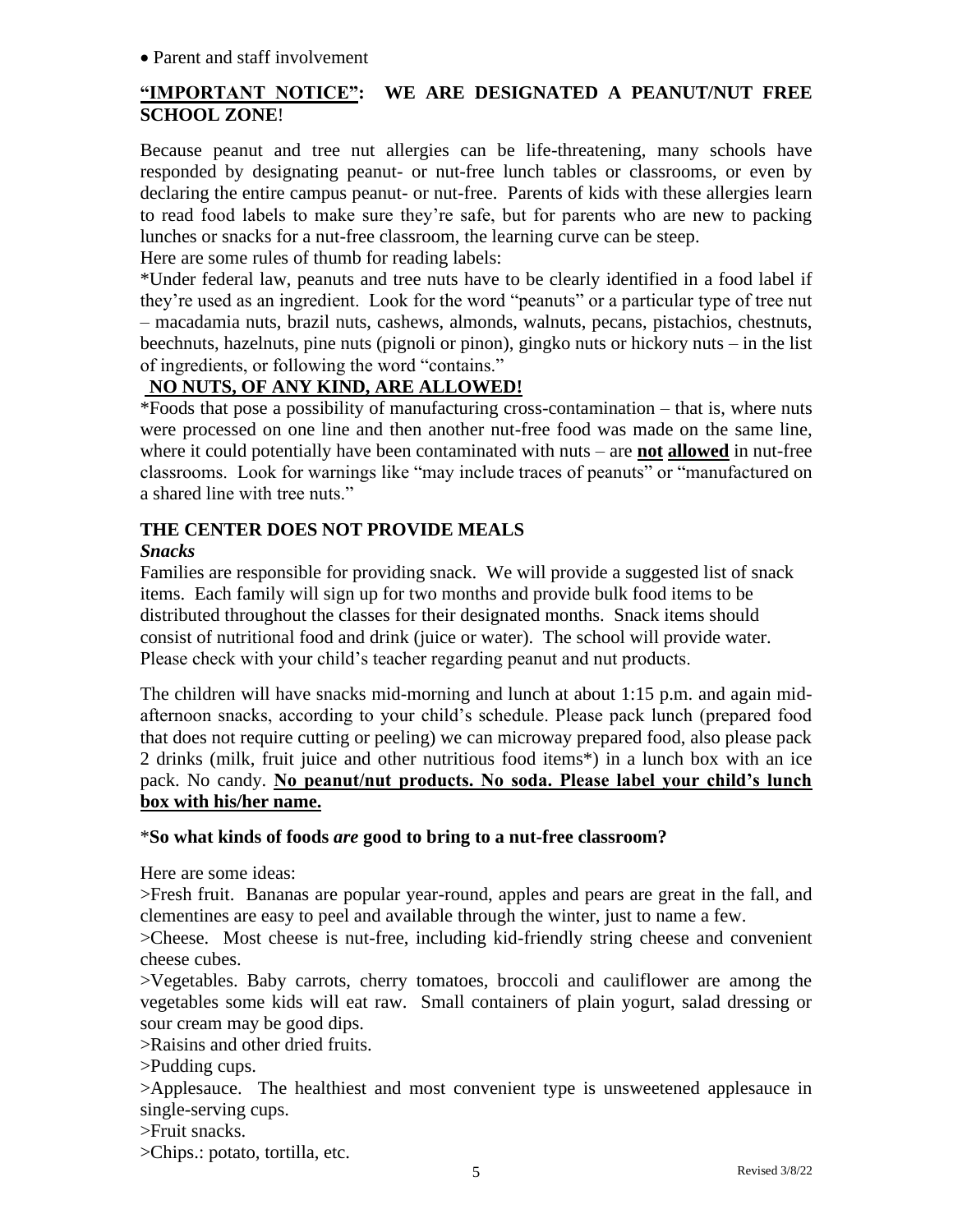>Lunch meat & sandwich bread.

>Juice, water and most other beverages.

>Some cookies, snack cakes, and crackers. These are more likely to contain nuts or to pose cross-contamination risks than other items on this list, so either check labels very carefully or consider buying these items from a nut-free manufacturer such as Enjoy Life Foods (available nationally).

#### **BIRTHDAYS**

When your child has a birthday, you may provide a "treat" for each child in the class. Please discuss it with the teacher before the celebration. Sugar treats are limited to birthdays. Instead of an edible treat a good suggestion would be to provide an item such as pencils, erasers, etc., for the birthday child to share with his class friends.

If you are planning a private class party, please give the invitations to your child's teacher to distribute. Parents should not organize a party to be celebrated at school—parties of such nature should be celebrated outside of the school. Also, to be aware and sensitive of each child's feelings, unless you are inviting the entire class to your party please do not distribute the invitations thru the cubbies in the classroom… children are very aware, and feelings can get hurt.

#### **ILLNESS**

Please do not send any child to the Center:

- If they have had a fever of 100 degrees or above within the last 24 hours. He/she may return to school after remaining free of fever for 24 hours.
- If they have vomited in the morning before school.
- If they have had any sort of communicable disease.

#### Good Morning Check:

State-certified teachers are required to inspect children as they arrive each morning for any health problems or signs of contagious disease. State law mandates that if the child displays certain symptoms, the teacher must refuse admittance for that day, or as long as symptoms persist. Parents, we ask for your help and cooperation with this policy by making a thorough "good morning" check before bringing your child to school. Here are some basic symptoms you need to watch out for:

- $\triangleleft$  Red eyes (can be pinkeye/conjunctivitis)
- ❖ Pale skin or jaundiced (yellow) coloring
- ❖ Blotchy skin or unexplained rash
- ❖ Unexplained spots (not insect bites)
- ❖ Dull eyes
- $\div$  Itchy scalp (lice)
- ❖ "Green Slime" nose (the sign of an infectious cold, more than just a virus, may require antibiotics)
- ❖ Severe runny nose and fever (highly infectious cold)
- ❖ Hacking cough (might even be whooping cough, which has recently, to the surprise of many, made a comeback)

If a child is not feeling well in the morning, please do not send him or her to school especially during the flu season.

#### **HEALTH AND HYGIENE**

We encourage good personal health and hygiene habits at the Center. We require hand washing before meals, after toilet use and at all other appropriate times.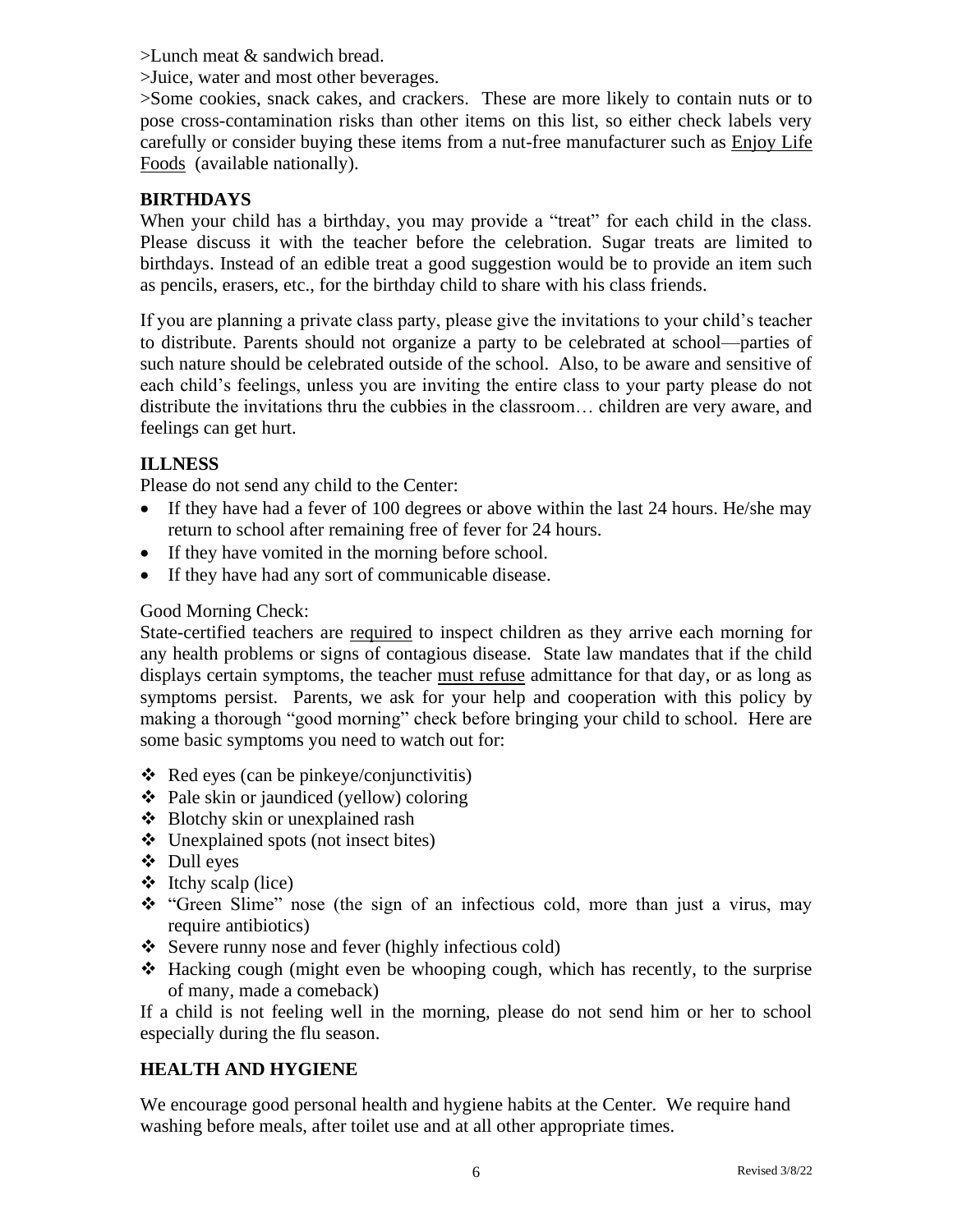Classroom tables are disinfected before and after meals. Sleeping mats are washed weekly.

#### **POLICY ON THE MANAGEMENT OF COMMUNICABLE DISEASES**

If a child exhibits any of the following symptoms, he/she should not attend the Center. If such symptoms occur at the Center, the child will be removed from the group, and you will be called to take him/her home.

Severe pain or discomfort Acute diarrhea Episodes of acute vomiting Elevated oral temperate of 101.5 degrees Fahrenheit Sore throat or severe coughing Yellow eyes or jaundice skin Red eyes with discharge Infected, untreated skin patches Difficult or rapid breathing Skin lesions that are weeping or bleeding Skin rashes lasting longer than 24 hours Swollen joints Visibly enlarged lymph nodes Stiff neck Blood in urine

Once the child is symptom-free, or has a doctor's note stating that he/she no longer poses a serious health risk to himself/herself or others, he/she may return to the Center.

#### **TABLE OF EXCLUDABLE COMMUNICABLE DISEASES**

A child who contracts any of the following diseases may not return to the Center without a physician's note stating that the child presents no risk to himself/herself or others:

| <b>Respiratory Illnesses</b> | <b>Gastrointestinal Illnesses</b> | <b>Contact Illnesses</b> |
|------------------------------|-----------------------------------|--------------------------|
| Chicken Pox **               | Giardia Lamblia*                  | Impetigo                 |
| <b>German Measles</b>        | Hepatitis $A^*$                   | Lice                     |
| Hemophilus                   | Salmonella *                      | <b>Scabies</b>           |
| Influenza <sup>*</sup>       | $Shigella*$                       |                          |
| Measles*                     |                                   |                          |
| Meningococcus*               |                                   |                          |
| $Mumps*$                     |                                   |                          |
| <b>Strep Throat</b>          |                                   |                          |
| Tuberculosis*                |                                   |                          |
| Whooping Cough*              |                                   |                          |
| Covid- $19*$                 |                                   |                          |

\*Reportable diseases that will be reported to the health department by the Center.

\*\* Note: If your child has chicken pox, a doctor's note is not required for re-admitting the child to the Center. A note from the parent is required, stating either that at least six days elapsed since the onset of the rash, or that all sores have dried and crusted.

If your child is exposed to any excludable disease at the Center, you will be notified in writing.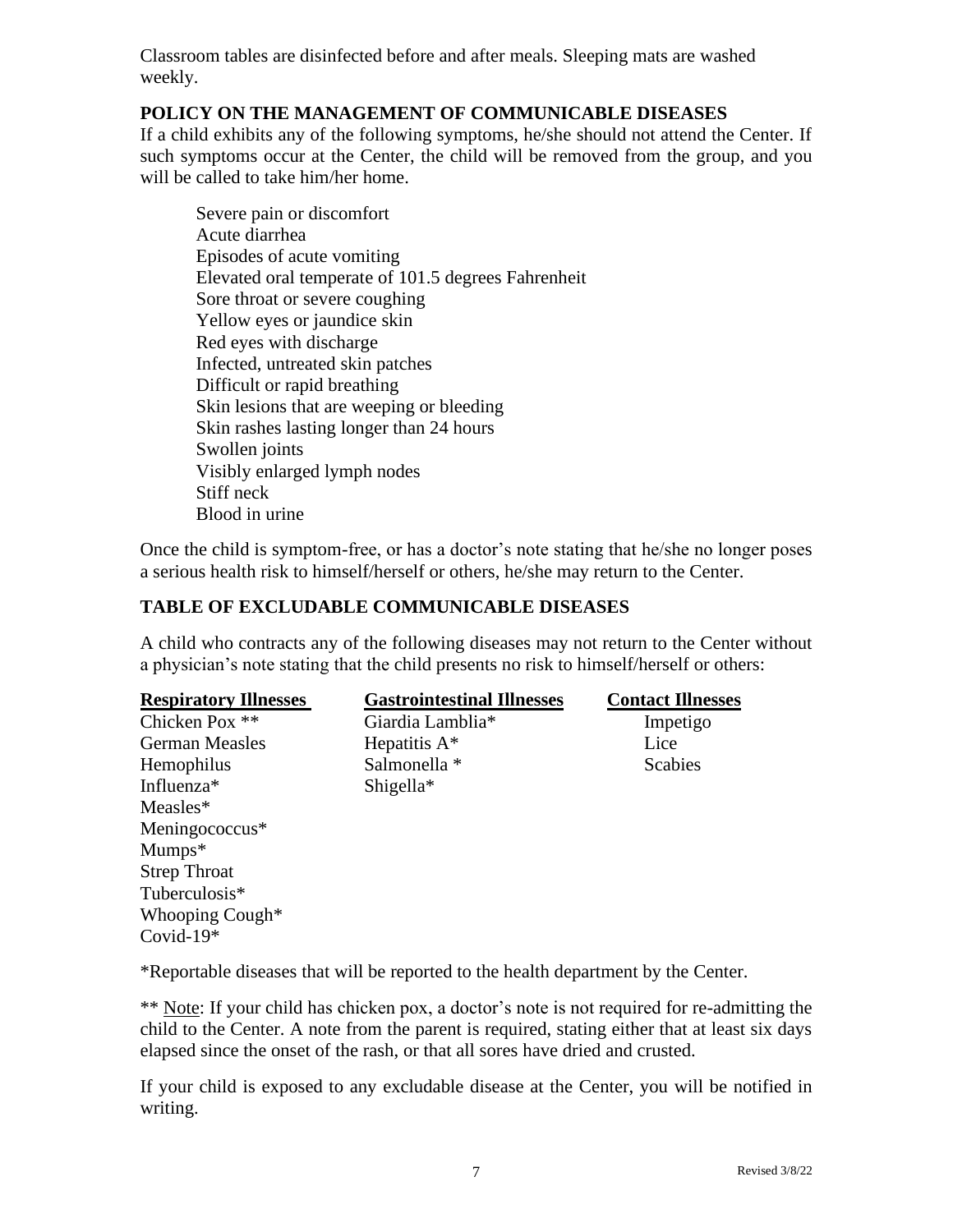#### **EMERGENCY CARE**

Should your child become ill at the Center, you will be called to make arrangements to pick up your child. Emergency forms must include current home, work and cell phone numbers of parents and all additional persons who are permitted to pick up the child if necessary. It is also necessary for us to have the name and phone numbers of your physician and preferred hospital.

If a child suffers a medical emergency, the preschool will call 911 and the child will be transported to the nearest medical facility as determined by the emergency personnel. Parents/guardians will be contacted immediately.

#### **INSURANCE**

Although the Center has an extensive safety awareness program, along with inspections and regular maintenance of the building, playground and equipment, accidents do happen. Most accidents occur as a result of children being children: playing and testing their abilities. When such an accident occurs and requires medical attention, you should contact your health insurance provider for reimbursement of the medical cost.

#### **MEDICATION**

- Prescription medication will only be given between 12:00 p.m. and 1:00 p.m.
- With the children's health and safety in mind, we **CANNOT** dispense medication without a note from **BOTH** the doctor and the parent(s).
- Medication must be brought to the Center in its original container with your child's name, name of medication, date, dosage, directions for administering, storage instructions, physician's name, pharmacy and phone number.
- Please complete a "Prescription Medicine Authorization Form" for **EACH** day your child is to receive medication.
- It is your responsibility as the parent to update any medication changes and keep a current written physician's order. This written physician's order must accompany all prescription and non-prescription medications in order for any medication to be administered.
- All medication **must be given** directly to the Director or Teacher. DO NOT leave medications of any kind in lunch boxes, backpacks or cubbies.
- All allergies should be reported to the Director and/or Teacher in writing stating the allergy and the kind of reaction. To insure the safety of the child, it is the parent's responsibility to provide appropriate snacks and necessary medications.
- **ALL CHILDREN WITH SPECIAL LIFE-THREATENING MEDICAL NEEDS ARE REQUIRED TO WEAR A MEDICAL ALERT BRACELET.** Regarding the Center's stance on allergies, we can only guarantee that we are a peanut/nut-free Center.
- If you have any questions or concerns about your child's health, please contact the Director and/or Teacher.

#### **REST**

Your child's day at the Center will be filled with activities. To balance the active time, there will be a period of quiet rest. Sleeping mats are provided by the Center, but we ask you to bring a light blanket for your child. Please refrain from bringing stuffed animals and personal bedding except light blanket.

**Rest Time:** 12:00 noon - 12:45 p.m.

The daily **schedule** will provide for learning, play, story, snack and rest times.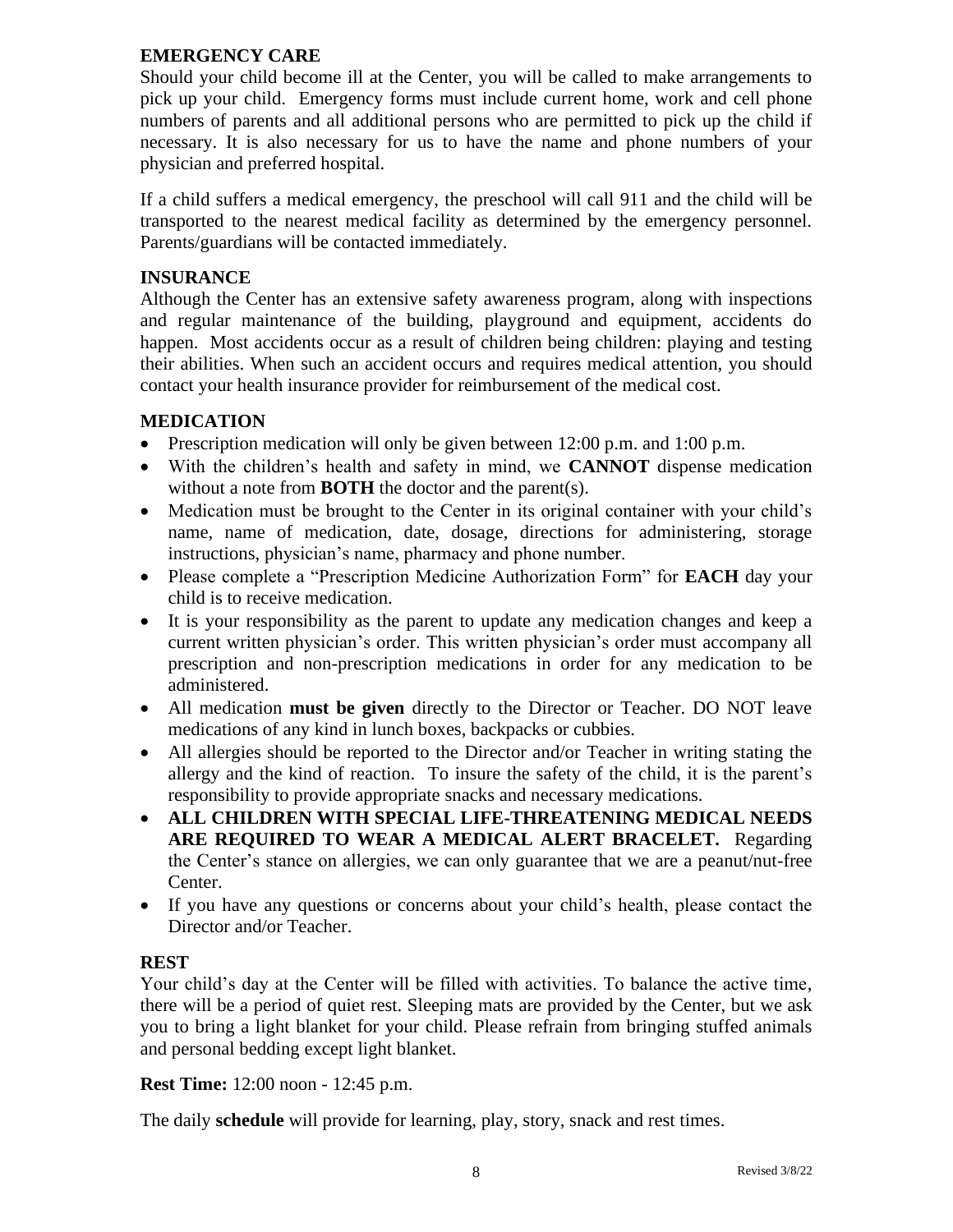#### **ARRIVAL AND DEPARTURE**

The instructional time will begin at **9:00 a.m.**; therefore, the children should arrive by **8:45 a.m.** at the latest, to be prepared for the planned activities. Aside from relaying essential information or details to the teacher, arrivals and departures need to occur as quickly as possible. **Parent-to-parent meetings** are to be held **outside** the classroom.

- You are welcome to visit the Center at any time. / Except during Pandemic Time.
- **UPON ARRIVAL…….**: Please remember to **print** your child's name in the **Sign In-Sign-Out Book**. For the parent's signature you need to **print your name first, followed by your signature**.
- Person picking up must be 18 or older.
- In case of an emergency, please notify the Center of your late arrival.
- **UPON DISMISSAL…………**
- **A.M. DISMISSAL** is **PROMPLTLY** at **12:00 noon** as to prepare the afternoon classes for rest.
- **P.M. DISMISSAL** is **PROMPTLY** at **3:00 p.m.**
- Please remember to sign your child **OUT** in the Sign-In/Out Book located in your child's classroom. **Please print your name legibly in the sign out book so it can be easily recognized.**
- Your child will be released only to you or your designated person. Identification will be requested from the designated person.
- When another person other than a parent/guardian is to pick-up a child, a written note has to be sent to the Center identifying the person that will take the child home.
- **If for any reason you will be late in picking up your child you must call. State**  Law requires the school to call Office of Families and Children (OFC) if a child is **left more 30 minutes.**
- After the scheduled departure time of **3:00 p.m.**, the children may remain for the After School Program until **5:30 p.m.**

#### **WE ARE REQUIRED BY LAW TO REPORT SUSPECTED CHILD ABUSE OR NEGLECT TO THE PROPER AUTHORITIES.**

#### **ABSENCE**

Please call the School office in the morning if your child is to be absent from school. A note must be sent to school with your child upon return to class. **No makeup days are permitted.**

#### **POLICY ON THE RELEASE OF CHILDREN**

Each child may be released only to the child's parent(s)/guardians or person(s) authorized by the parent(s)/guardians to take the child from the Center and to assume responsibility for the child in an emergency if the parent(s)/guardians cannot be reached.

If a non-custodial parent has been denied access, or granted limited access, to a child by a court order, the Center shall secure documentation to that effect, maintain a copy on file, and comply with the terms of the court order.

If the parent(s) or person(s) authorized by the parent(s) fails to pick up a child at the time of the Center's daily closing, the Center shall ensure that:

- 1) The child is supervised at all times.
- 2) Staff members attempt to contact the parent(s) or person(s) authorized by the parent(s); and
- 3) An hour or more after closing time, and provided that other arrangements for releasing the child to his/her parent(s) or person(s) authorized by the parent(s),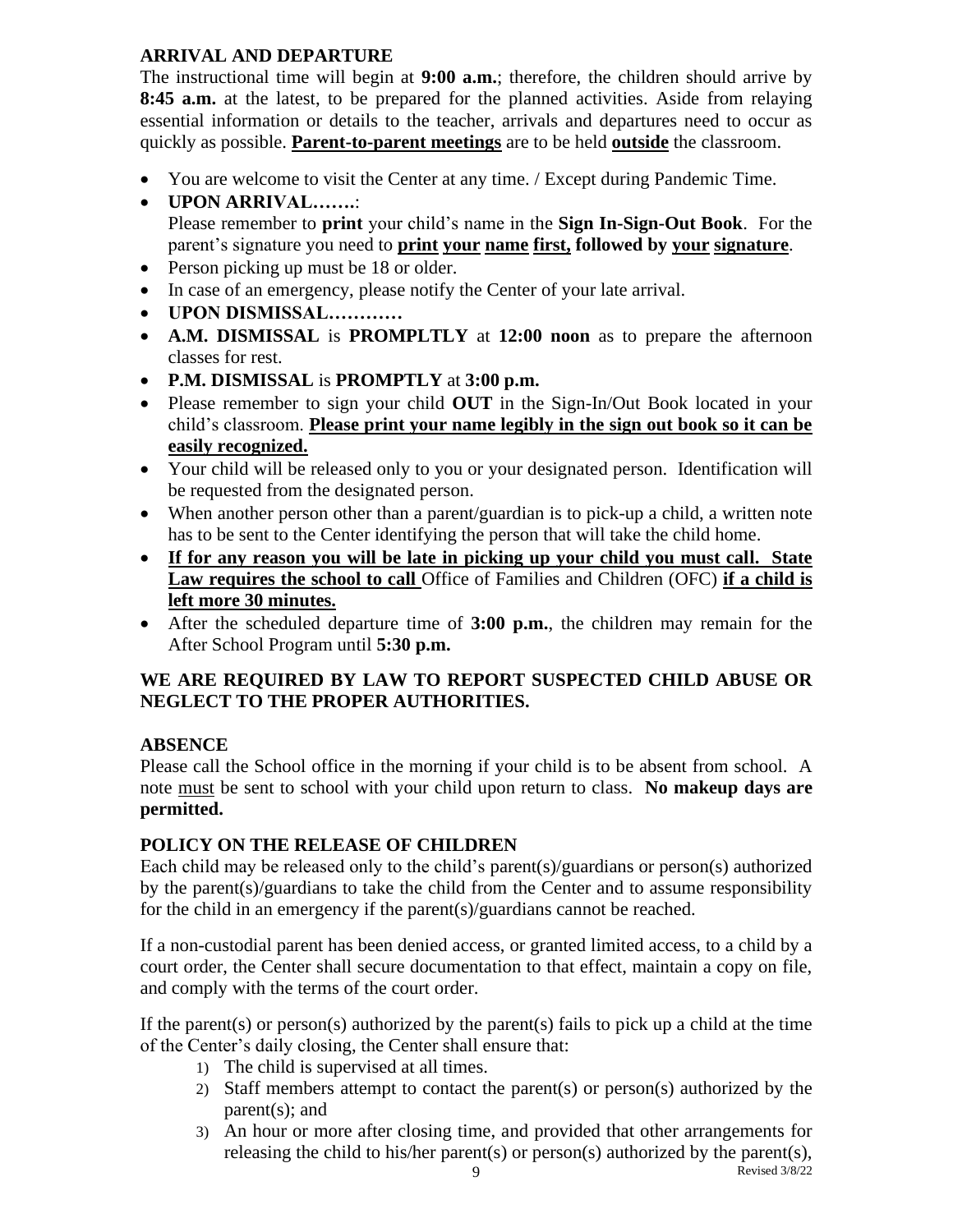have failed and the staff member(s) cannot continue to supervise the child at the center, the staff member shall call the Division's 24 hour Child Abuse Hotline (1-800-792-8610) to seek assistance in caring for the child until the parent(s) or person(s) authorized by the child's parent(s) is able to pick-up the child.

If the parent(s) or person(s) authorized by the parent(s) appears to be physically and/or emotionally impaired to the extent that, in the judgement of the director and/or staff member, the child would be placed at risk of harm if released to such an individual, the Center shall ensure that:

- 1) The child may not be released to such an impaired individual;
- 2) Staff members attempt to contact the child's other parent or an alternative person(s) authorized by the parent(s); and
- 3) If the Center is unable to make alternative arrangements, a staff member shall call the Division's 24-hour Child Abuse Hotline (1-800-792-8610) to seek assistance in caring for the child.

For school-aged child care programs, no child shall be released from the program unsupervised except upon written instruction from the child's parent(s).

#### **CUSTODY**

Certified custody orders must be provided to the Director prior to enrollment. Any changes in custody must be provided to the Center immediately.

#### **TRANSPORTATION**

Our Center will not be responsible for transportation of the children. Any arrangements made for transportation will be the responsibility of the parents/guardians. PLEASE DO NOT LEAVE YOUR CHILD IN THE CAR UNATTENDED /State Law/.

#### **DISCIPLINE**

The teaching staff and the supportive personnel will stress a positive atmosphere to encourage the healthy development of a child's self-esteem. The Center's personnel will employ positive discipline techniques such as praising and calling attention to appropriate behavior, modeling and reinforcing good behavior. **'TIME OUT"** will offer a child a few moments to think about his/her action and will help the child gain self-control while learning appropriate behavior.

Our goal, in the design of the environment in the use of methods, is to encourage selfdiscipline, to teach helpfulness and respect for the rights of other children and teachers. Should you have any questions and concerns, please feel free to discuss it with your child's teacher or the Director of the Center.

#### **EXPULSION POLICY**

There are, unfortunately, times when a child must be expelled from the Center on either a short term or permanent basis. The Center will make every effort to rectify all situations with the parents of the child before enforcing this policy. Please note our policy for expulsion or suspension from the Center as stated below.

Causes for expulsion include, but are not limited to:

- Child presents behavior problems that may cause injury to the child, other children, or staff.
- Child fails to properly adjust after a reasonable amount of time.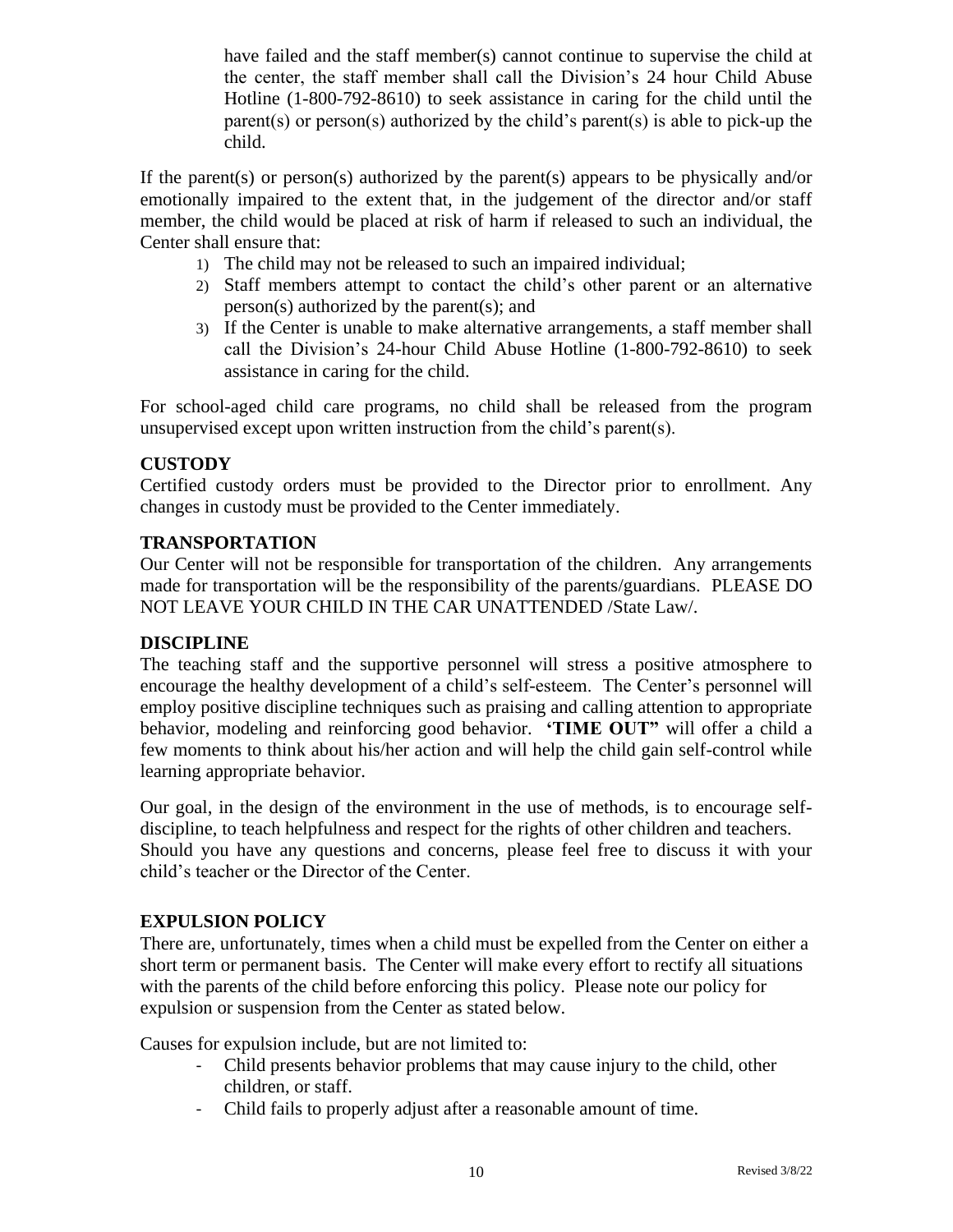- Child has uncontrollable outbursts and/or tantrums, is verbally or physically abusive to other children or staff, bites excessively, or displays other signs of frequent aggression.
- A parent physically or verbally threatens or intimidates other children or staff members.
- A parent's habitual failure to pay tuition in a timely manner or failure to submit proper immunization records.

Expulsion will occur at the discretion of the Center after reasonable attempts have been made to improve the situation. The parent will be informed verbally and/or in writing of the child's or parent's behavior warranting expulsion. The parent will be notified verbally and in writing when their child has been expelled from the Center.

#### **REGISTRATION**

St. John Paul II Center provides a developmental program for children 3 to kindergarten. A child must be 3 years of age by first day of school to be admitted into our program and must be toilet trained.

#### **Required Health Enrollment Forms**

This document is required by Ohio Department of Job and Family Services. All sections must be completed in full. This includes all parents listed with contact numbers, at least one emergency contact who lives within an hour's drive of the center and other information that may be important during your child's visit. Each child must have their own copy. This form must be filled out by parents or legal guardians as it is a legal document. This form can be found on our website or by visiting us.

#### **Medical statement**

An ODJFS medical statement, signed by a physician, along with a copy of your child's immunizations are required to be submitted at the time of registration at the center. Children will not be permitted into the center if the form is not submitted and kept up to date each year. Children who are Kindergarten age or older are not required to submit this form. Medical statements must be updated every 13 months.

#### **Care of children without immunizations**

Children are permitted to attend St. John Paul II Center without the state recommended immunizations. An ODJFS medical statement, signed by a physician, is still required to be submitted at the time of registration at the center.

When completing registration paperwork, please use the child's full legal name. In parentheses, please state the name you wish your child to be called. Ex. James (Jimmy). REGISTRATION and ACTIVITY FEES of \$100 are due upon enrollment of your child. The registration fee is non-refundable.

**NOTICE OF WITHDRAWAL** requires a written notice at least **two weeks** prior to withdrawal from the Center.

#### **FEES AND FINANCES**

- Tuition rates are based on the school calendar year.... please check your schedule on the calendar. Parents with multiple children in the Center will receive a 10% discount off the second and third child's tuition.
- All tuitions are billed monthly. Monthly payments are DUE BY THE 15<sup>th</sup> DAY OF THE PRECEEDING MONTH. Should any tuition become delinquent, suspension or expulsion may occur at the discretion of the Director, until the overdue balance is paid in full.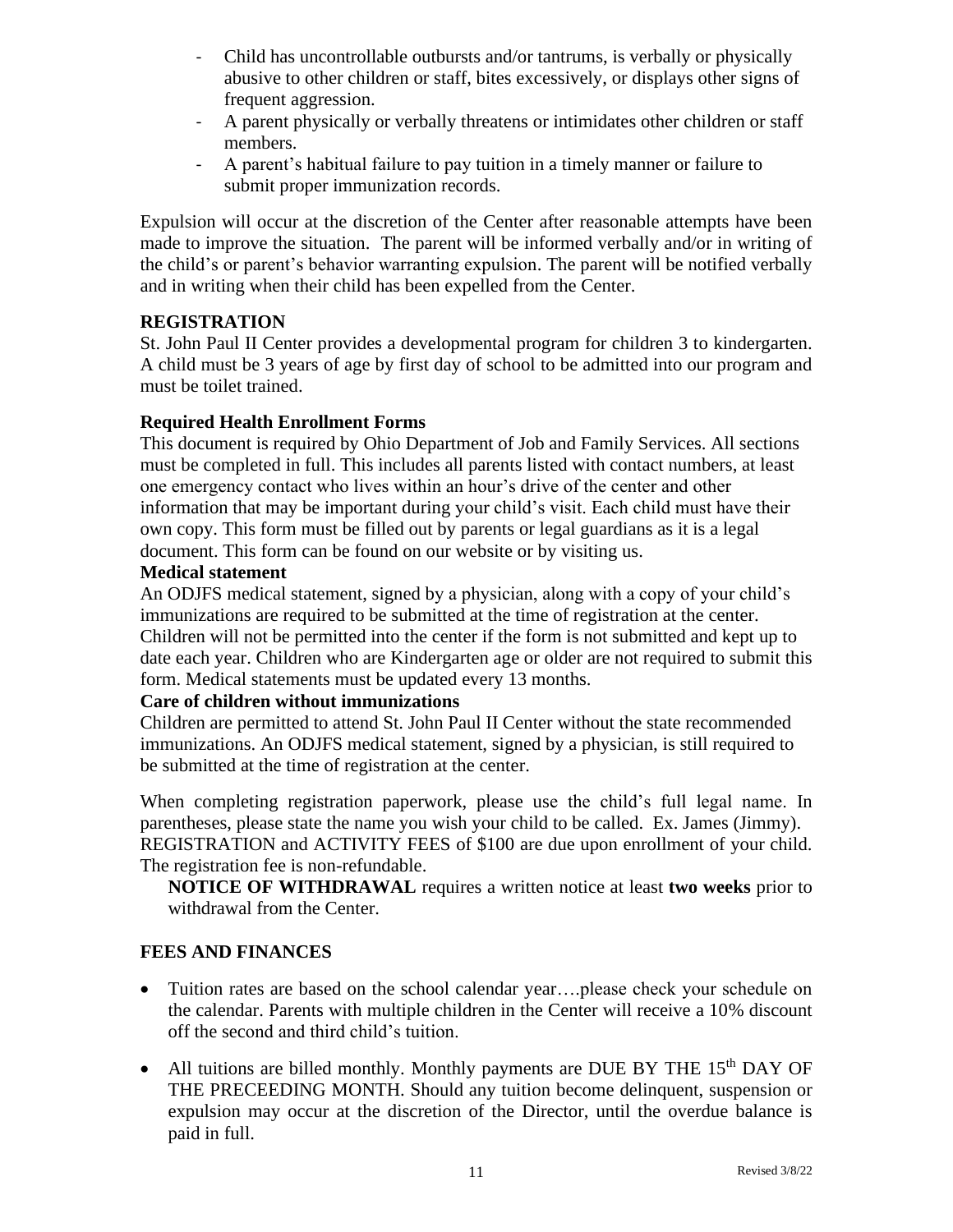Tuition is **not** an option. It is an obligation! If paying monthly, tuition is due by the 15<sup>th</sup> day of the preceding month. **If tuition is not paid by the due dates, and there is no communication with the Director by the parent to resolve this problem, withdrawal of your child will be required.**

**SEPTEMBER** tuition should be paid by **AUGUST 15th OCTOBER** tuition should be paid by **SEPTEMBER 15TH NOVEMNER** tuition should be paid by **OCTOBER 15th DECEMBER** tuition should be paid by **NOVEMNER 15th JANUARY** tuition should be paid by **DECEMBER 15th FEBRUARY** tuition should be paid by **JANUARY 15th MARCH** tuition should be paid by **FEBRUARY 15th APRIL** tuition should be paid by **MARCH 15th MAY** tuition should be paid by **APRIL 15th JUNE** tuition should be paid by **MAY 15th JULY** tuition should be paid by **JUNE 15th** 

- Checks should be made payable to St. John Paul II Center Early Childhood Education Center.
- RETURNED CHECKS will be charged a PROCESSING FEE of \$15.00, and the Center will have the option to refuse any further payment by check.
- If a child is absent due to illness or vacation, tuition is still due. Parents will continue to be charged until they officially withdraw their child. This is necessary because staff salaries are still paid.
- Please retain your monthly TUITION RECORDS for income tax purposes.
- Dismissal Tardiness Fee...Any parent who is late picking up their child at dismissal (more than 15 minutes) will be charged a fee of \$15.00 for each delinquent ½ hour.

#### • **ATTENTION Tuition for the month of JULY must be paid prior to JUNE 15th.**

#### **VACATION TIME**

Parents, we suggest that you plan vacation time during the Christmas and/or Easter breaks because the Center is closed and no tuition is assessed for that time. However, for any other week from September through July, you must pay tuition even if your child is not in attendance.

#### **HOLIDAYS**

The Center will be closed for the month of August and on the following holidays:

Labor Day All Saints Day…November 1st Thanksgiving Day Thanksgiving Friday December 8<sup>th</sup> - Feast of the Immaculate Conception Christmas Break New Year's Day Martin Luther King Jr. Presidents' Day Easter Break Memorial Day Summer Break- one week off before summer program begins July 4<sup>th</sup> - Independence Day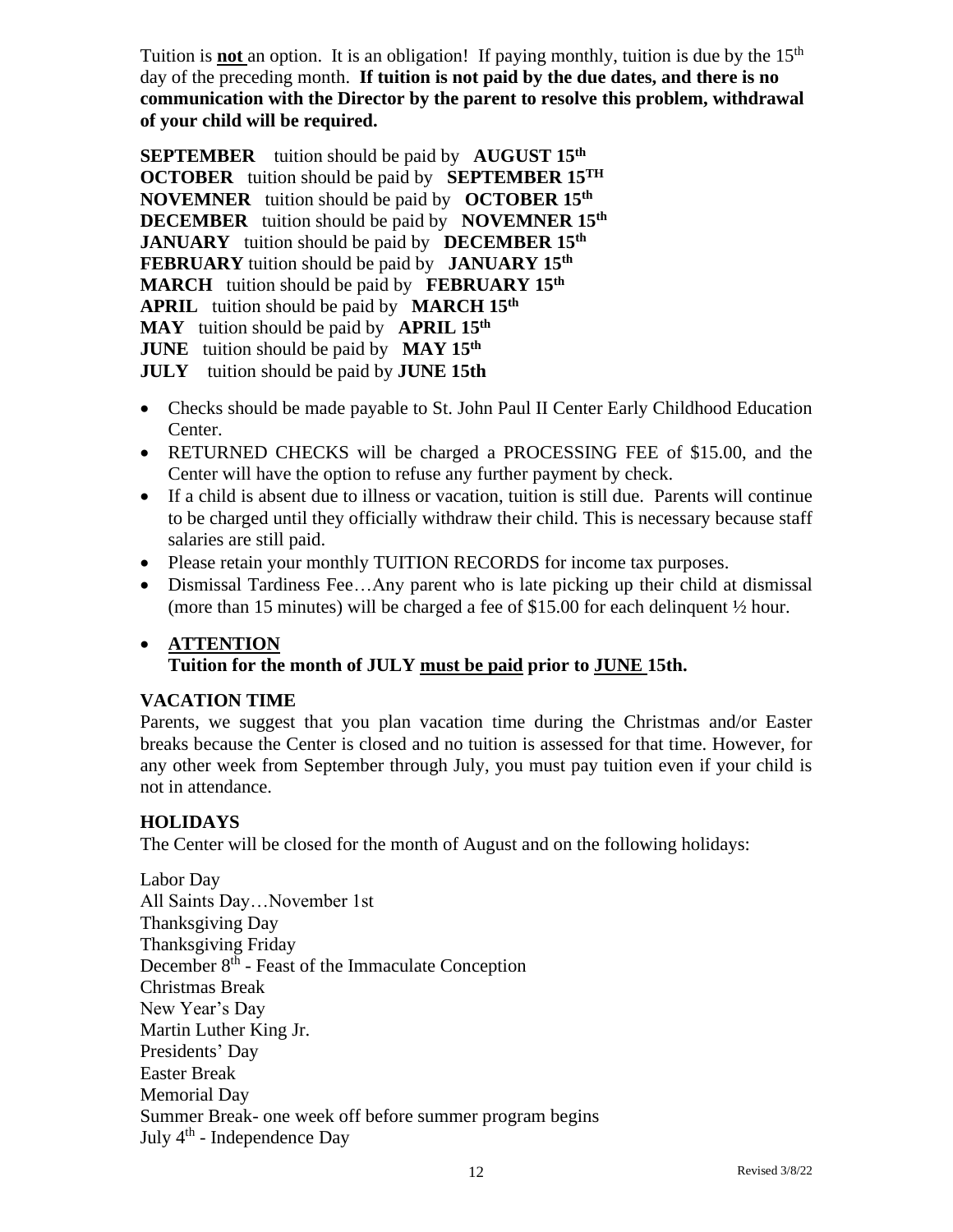#### **OUTDOR PLAY**

Outdoor play will be included in our program daily and is located in a fenced in area attached to the building. Children will be supervised at all times during outdoor play and will never be left alone. Children have quick access to an indoor drinking fountain. The outdoor play area is inspected thoroughly each quarter to ensure that we are staying with the health and safety guidelines for our children.

Outdoor play will be cancelled when temperature drops below 25 degrees or rises about 90 degrees. Other factors that may affect the cancelation of outdoor play include but are not limited to: wind chill, heat indexes, rain, lighting, ozone warnings, allergy / pollen counts. Please dress your children appropriately per the weather so they can be prepared to be outside. Children not dressed appropriately will be given other indoor activities.

According to ODJFS licensing, sunscreen is considered a medication and every child must have a Request for Administration of Medication Form completed and kept in their file. This form is good for 1 year. This form will allow St. John Paul II Center staff to apply sunscreen to your child when going outside to play

#### **SECURITY**

- **NO vehicle** may be left in the parking lot during school hours without the prior permission from the Director.
- **Play areas**: Please monitor your child at all times on the school grounds. The **playground** is the only area that is a "designated" play area for use by the faculty during school hours only. For insurance purposes and school liability all other areas are "off limits" for play, unless supervised by a faculty member during school hours.
- **Intruders.** Persons with no legitimate reason or written documentation to be on preschool grounds will be asked to leave by preschool personnel. If the person does not leave or is armed, the police shall be called and preschool wide lockdown initiated immediately.
- **Natural or Human-Created Disaster**. In the event of a natural disaster (flood, earthquake or any other type of natural disaster) or human-created disaster (acts of terrorism, hostage taking, etc.) parents and staff will be notified immediately via phone or email. During school hours (7:30am – 5:30pm) all children will be kept on the preschool property or relocated to a safe location nearby until a parent/guardian picks them up.

#### **INCLEMENT WEATHER**

- St. John Paul II Center will be closed or delayed for inclement weather when local school districts and government are both closed or delayed. Still, our center has its own exclusive circumstance. Please call us for the most up-todate information in each unique situation: 856-874-6096 or 614-372-5656.
- We strive to make the decision to close by 4:45 a.m. or earlier so we can notify parents immediately via email, voice recording, and our website. Please keep in mind that unusual weather conditions may force us to make the decision after this time. It is quite possible that parking or building issues could arise and not be discovered until after 6:00 a.m. In those cases, decisions on center closure may be made later in the day.
- Even if the weather conditions worsen, we cannot reverse our decision in the morning without endangering the children and staff. If conditions worsen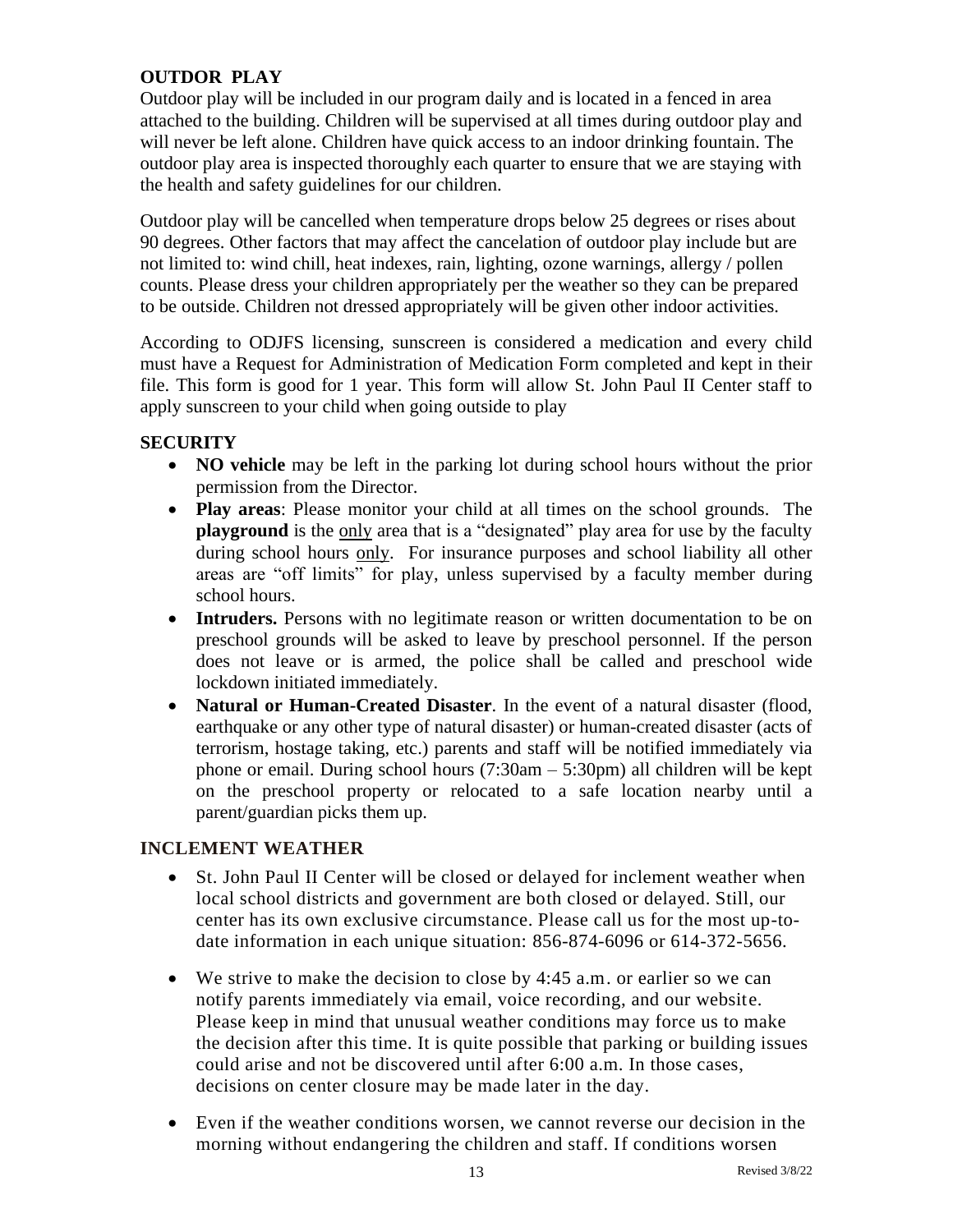throughout the school day, we may need to have an early dismissal, but we will give as much notice as possible through the previously mentioned methods of communication.

• Although we do our absolute best in this process, we know that often no perfect decision exists. If you do not feel that it is safe for your child to attend, use your best judgment whether or not he or she should attend. We prefer to exercise flexibility in these situations as opposed to an inflexible policy.

#### **FIRE DRILLS**

- Fire drills are held regularly. Should an emergency requiring evacuation of the Center occur, you would be notified immediately.
- Lock-Down Drills are held at least two times a year in accordance with the regulations of the preschool emergency action plan. Teachers orient all students and classroom volunteers to follow drill procedures.

#### **SUPERVISION**

At no time, will a child be left unattended, or out of sight or ear shot from the teacher assigned to their care. Staff will supervise children always, including naptime. Children will not be exposed to inappropriate language or media. Screen time will always be schedule in advance with a parent's knowledge.

**Teachers:** All teachers are pre-screened with a thorough background check, including a criminal record check with the Bureau of Criminal Investigation. At all times, there will be a manager certified in CPR, First Aid, communicable disease and child abuse recognition and prevention at the center.

#### **TOYS AND PERSONAL BELONGINGS**

Stuffed animals/pillows from home **are not permitted**. Suitable items for "SHOW AND TELL" or sharing time are permitted but must be labeled and taken home at the end of each day. **NO GUNS OR TOYS OF A VIOLENT NATURE ARE PERMITTED, ALSO NO LIVE PETS.**

#### **CLOTHING**

Fresh air and exercise are important to a child's good health. Please be sure your child is dressed appropriately for the weather according to the season. The Center discourages the use of belts, open-back shoes including flip-flops, any clothing or jackets with string ties, shoes or sneakers with laces, boys' tight snap jeans, or one-piece shirts that snap between the legs. Velcro tabs (fasteners) on clothing or sneakers, and elastic waistbands are highly recommended. **Fancy dress boots** are uncomfortable to wear for circle time and hazardous for activities such as a balance beam.

If your child wears any type of boot to school, please bring in another pair of shoes or slippers for them to change into.

Please provide a "**complete**" change of clothing, labeled with your child's name, and placed in a plastic bag. Remember to check periodically to see that these items still fit and are relative to the weather. Also, label your child's sweaters, jackets and hats, as well as, any other clothing/accessory that might be removed.

Also, please note that for safety reasons, jewelry is not advised.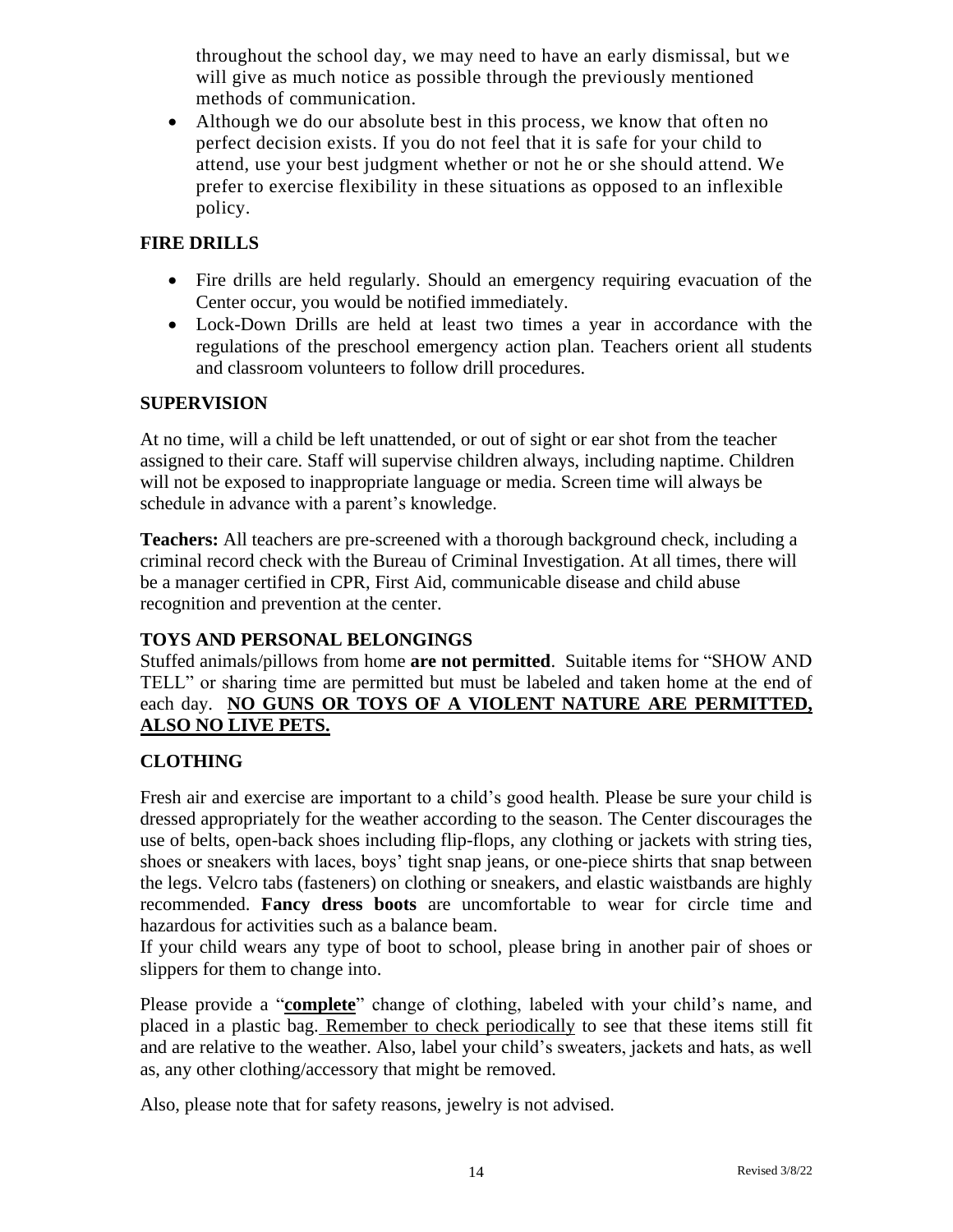#### **SOCIAL ACTIVITIES**

Field trips and social gatherings are important events for children. The Center provides this type of learning experience by bringing the "field trips" to the Center. There are nature walks, visits from Santa Claus, local fire companies, law enforcement agencies and medical professionals.

Each holiday is celebrated with a class pizza party (pizza is provided by the Center. Christmas and End of the Year programs, as well as, graduation, are also celebrated. Parents will be notified of each activity in advance.

#### **CLASS PARTIES**

A parent pays tuition for their child to learn, perform and enjoy their accomplishments. St. John Paul II Center has a moral obligation to every child of a parent who pays tuition to provide an environment where each "registered child" may enjoy these activities and treats as a "class activity". Therefore, with regard to class parties, any planned events, program, treats and games are **only** for the child who is registered at the Center. Siblings and relatives are invited to observe, but we need to respect and understand that the activities, accomplishments and rewards of a class should be shared only by the children in that class if we are to fully recognize their efforts and support the parents who pay for them. **Due to pandemic, parents are not permitted to attend classroom parties.**

#### **PARENT PARTICIPATION**

Our academic programs give parents the opportunity to get involved with class parties! If you are looking for additional ways to get involved, please see your program's director. **Due to pandemic, parents are not permitted to attend classroom parties.** However, there are some events that parents are still able to participae in limited number for the events marked red font.

| August      | - Parent Orientation                                            |
|-------------|-----------------------------------------------------------------|
| September   | - Center Opens                                                  |
| October     | - Family Rosary                                                 |
|             | *Pumpkin Picking                                                |
| 22 October  | - St. John Paul II Day                                          |
| November    | -Thanksgiving Food Drive                                        |
|             | *Thanksgiving Party                                             |
| December    | - Tree Trimming Festival                                        |
|             | - Giving Three                                                  |
|             | - Christmas Program                                             |
|             | *Christmas Party                                                |
|             | - Santa's Visit                                                 |
| January     | - Parent Conferences/Progress Reports                           |
|             | - Open House/Registration                                       |
| February    | *St. Valentine's Day Party                                      |
|             | - Community Helpers Presentations (Nurse, Doctor, Pilot, Police |
|             | Officer, etc.)                                                  |
| March       | - Special Person's Day                                          |
| March/April | *Easter Party                                                   |
|             | *Easter Egg Hunt                                                |
|             | -Earth Day                                                      |
| May         | -May Crowning                                                   |
|             | -End of Year Program                                            |
|             | -Graduation                                                     |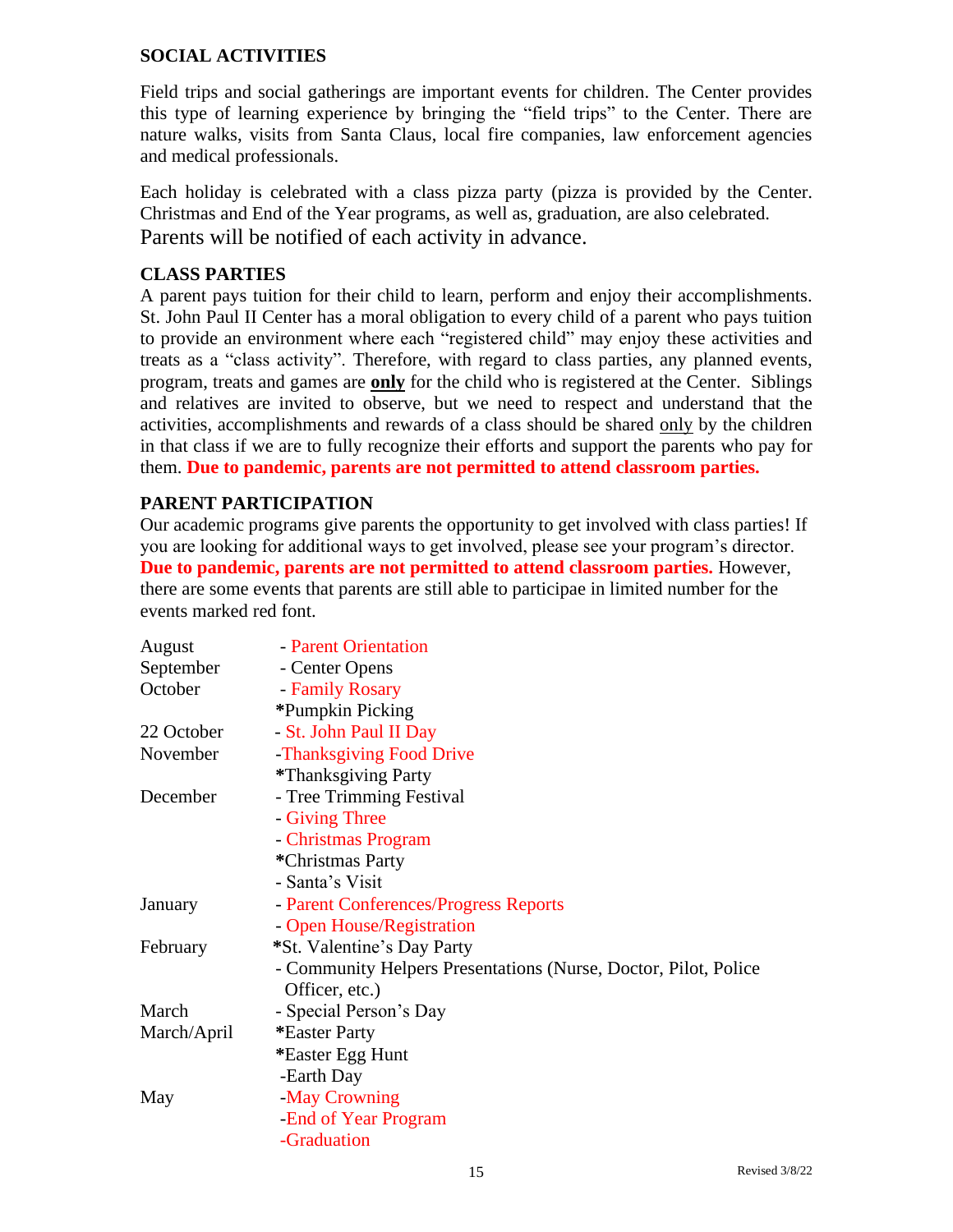**\***For St. John Paul II Registered Students Only.

#### **SUMMER PROGRAM**

The Center is open for the summer program from the July 04 through July 15. Hours of Operation: Monday through Friday from 8:00 am to 12:00 pm. Although our program continues to maintain our basic philosophies as listed on page 1 of this handbook, our summer program is more relaxed and allows more constructive leisure and fun activities, while stimulating individual growth... physically, socially and spiritually.

**WATER ACTIVITIES** will not be offered in the Center.

## **St. John Paul II Center**

### **Pandemic Guidance EFFECTIVE SEPTEMBER 1, 2023**

Due to the COVID-19 pandemic, several changes have been implemented to the handbook. It is imperative that you read the handbook in its entirety. As John Paul II Early Childhood Education Center we welcome your child to our preschool, we want you to know we are doing everything we can to ensure the safety of your child. The COVID-19 pandemic is scary for adults and is hard for children to understand. We want to create an environment where you feel safe leaving your child and where your child feels safe. Based on ODJFS rules and recommendations, you and your child will see changes to our program. Some of those changes are outlined below. You can also find pandemic childcare resources for families at:<http://jfs.ohio.gov/cdc/CoronavirusAndChildcareForFamilies/>

#### **PICK UP/ DROP OFF PROCEDURE:**

The drop-off and pick-up will be at the entrance of the building. No parents will be permitted in the classroom. Upon arrival the child temperature will be taken. Each child must wash their hands upon entering their school building, the staff member will assist your child with handwashing.

#### **EXCLUSION FROM CARE:**

As new regulations set forth by the CDC (Center of Disease Control) (and our licensing agent ODJFS) require, we will be enforcing a very strict policy on sickness. If your child has a fever of 100.0 degrees or higher, they will not be permitted to attend and/or will be immediately sent home. The child will not be permitted to attend for 48 hours after the fever returns to normal unmedicated. If other symptoms are present a doctor's excuse may be required to return to care. Your child will not be permitted to return sooner than the 48-hour window even with a doctor's excuse.

If a child has had known contact with someone confirmed or probable to have COVID19, they cannot return to school until complete isolation or quarantine procedures in coordination with our local health department have occurred.

We will work with the local health department if we encounter any confirmed cases to ensure the safety of our children and staff.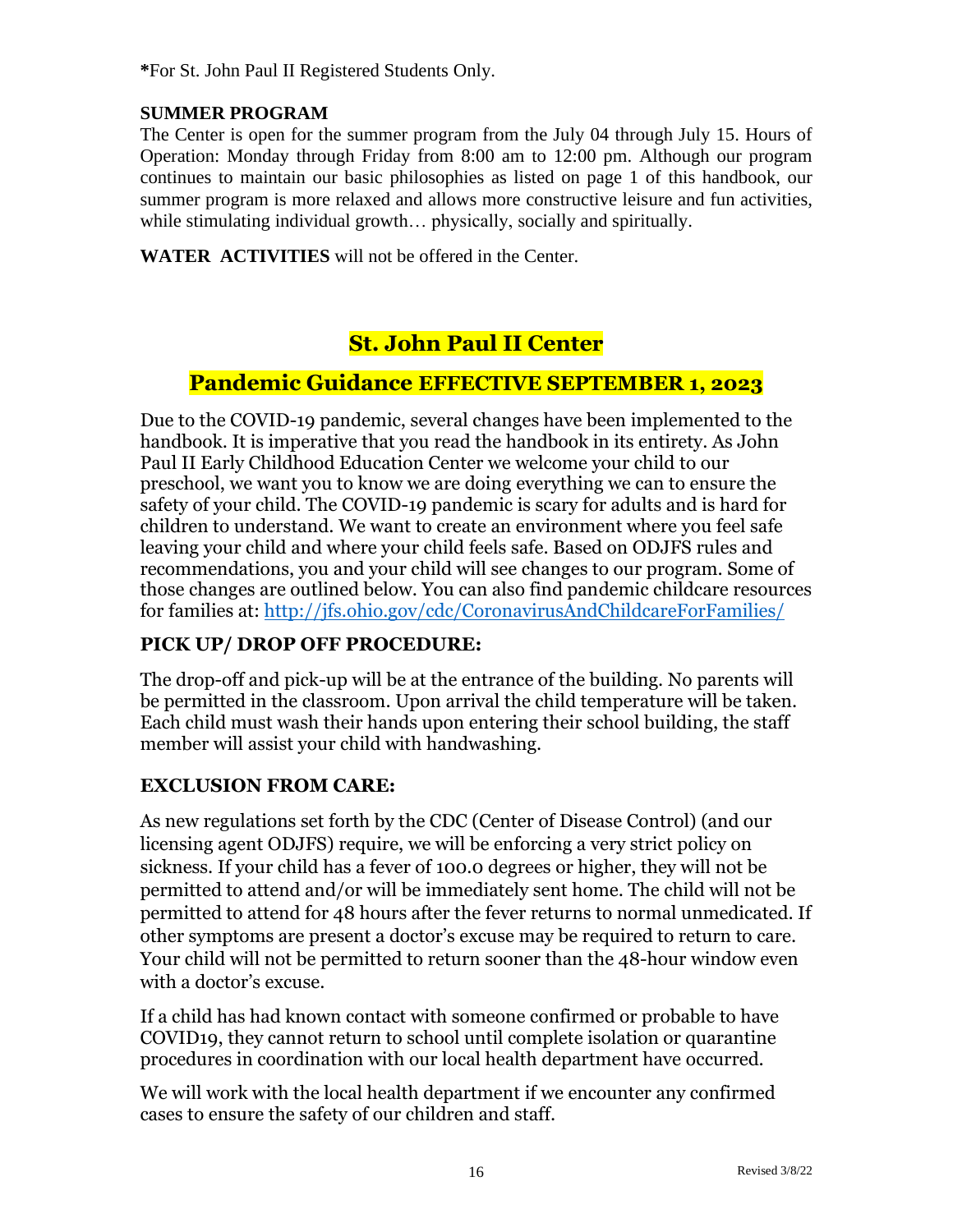JPII will follow all state and local health guidelines throughout the pandemic. Please be aware that school policies may change as updated guidelines are received by these health agencies.

Other guidelines will be implemented in cases of pandemics or health outbreaks in accordance with the Center for Disease Control (CDC), Ohio Department of Health, and Department of Job and Family Services. Due to the fluid nature of the COVID-19 pandemic, JPII preschool families will be notified of policy and procedure updates via addendums to the current written policies through the JPII communication system throughout the outbreak.

In addition to JPII return preschool policies, in the event that a staff member or child enrolled in the preschool program has tested positive for COVID-19, the school will:

● Notify the Ohio Department of Job and Family Services (ODJFS) by the next business day in the Ohio Child Licensing and Quality System (OCLQS) as a serious incident.

• Notify the local health department by the next business day.

● Ensure that the person completes current isolation or quarantine procedures for COVID-19 in coordination with the local health department, ODH, CDC and Ohio Job and Family Service Guidelines.

● Work with the local health department to identify potentially infected or exposed individuals to help facilitate effective contact tracing/notifications.

● Follow deep sanitation or program closure guidelines if recommended by local health authorities.

After reading the handbook, you are asked to sign a handbook agreement that signifies you have read and understand the rules and regulations implemented within our program. If you have questions about the information included in this handbook, please ask. We are looking forward to your child entering our program. We are here to help you and your child be comfortable and feel safe in our program, while together, we help your child learn and grow during these critical developmental years.